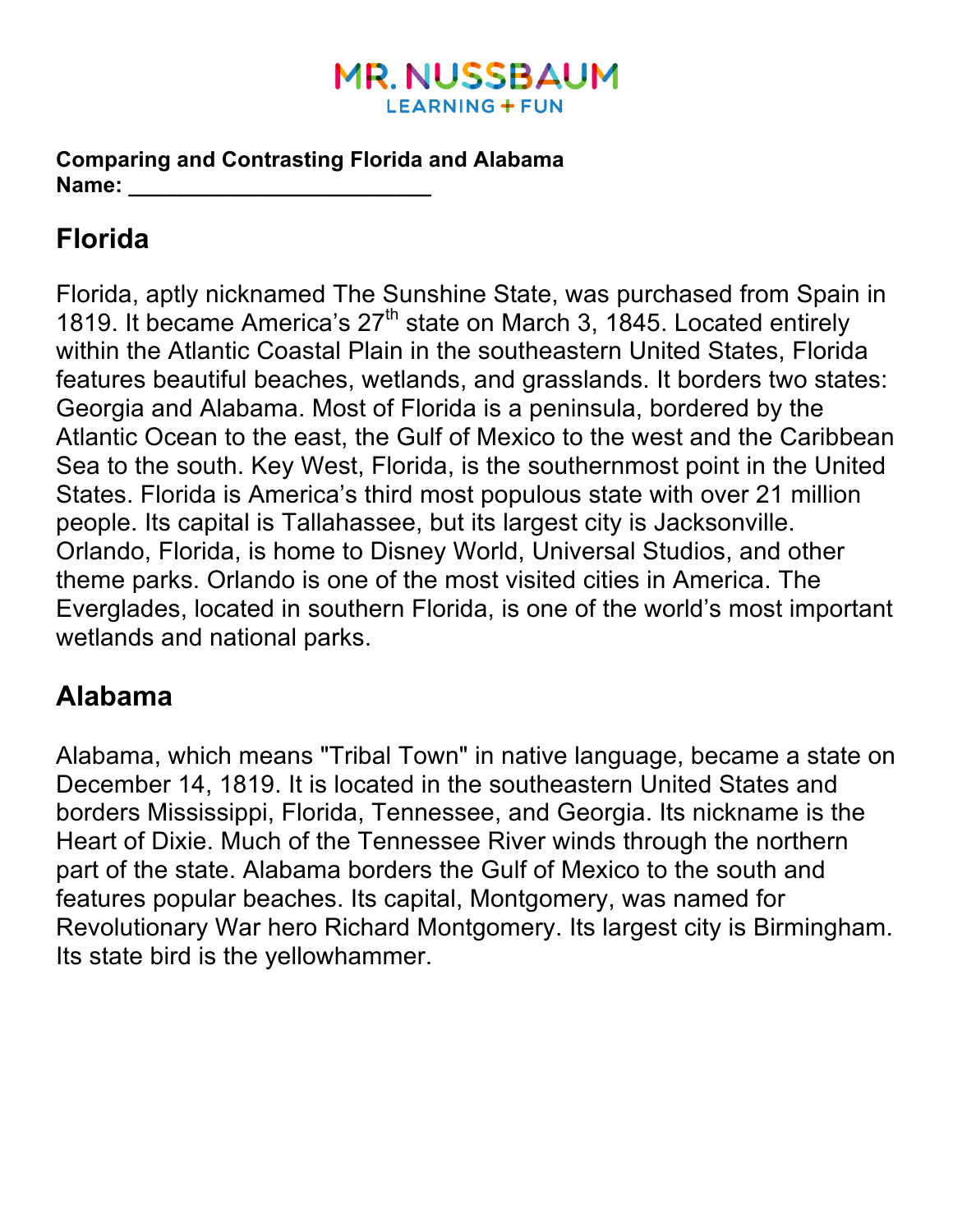**Which facts belong in each category?** 

| <b>Borders Georgia</b>                           |
|--------------------------------------------------|
| <b>Located in the southeastern United States</b> |
| Its capital is Tallahassee                       |
| <b>Borders the Gulf of Mexico</b>                |
| Has more people                                  |
| <b>Has beaches</b>                               |
| <b>Became a state first</b>                      |
| <b>Borders Tennessee</b>                         |
| It was purchased from France                     |
| Home to America's southernmost point             |

| Florida        |  |
|----------------|--|
|                |  |
|                |  |
|                |  |
|                |  |
|                |  |
| <b>Both</b>    |  |
|                |  |
|                |  |
|                |  |
|                |  |
| <b>Alabama</b> |  |
|                |  |
|                |  |
|                |  |
|                |  |
|                |  |
| <b>Neither</b> |  |
|                |  |
|                |  |